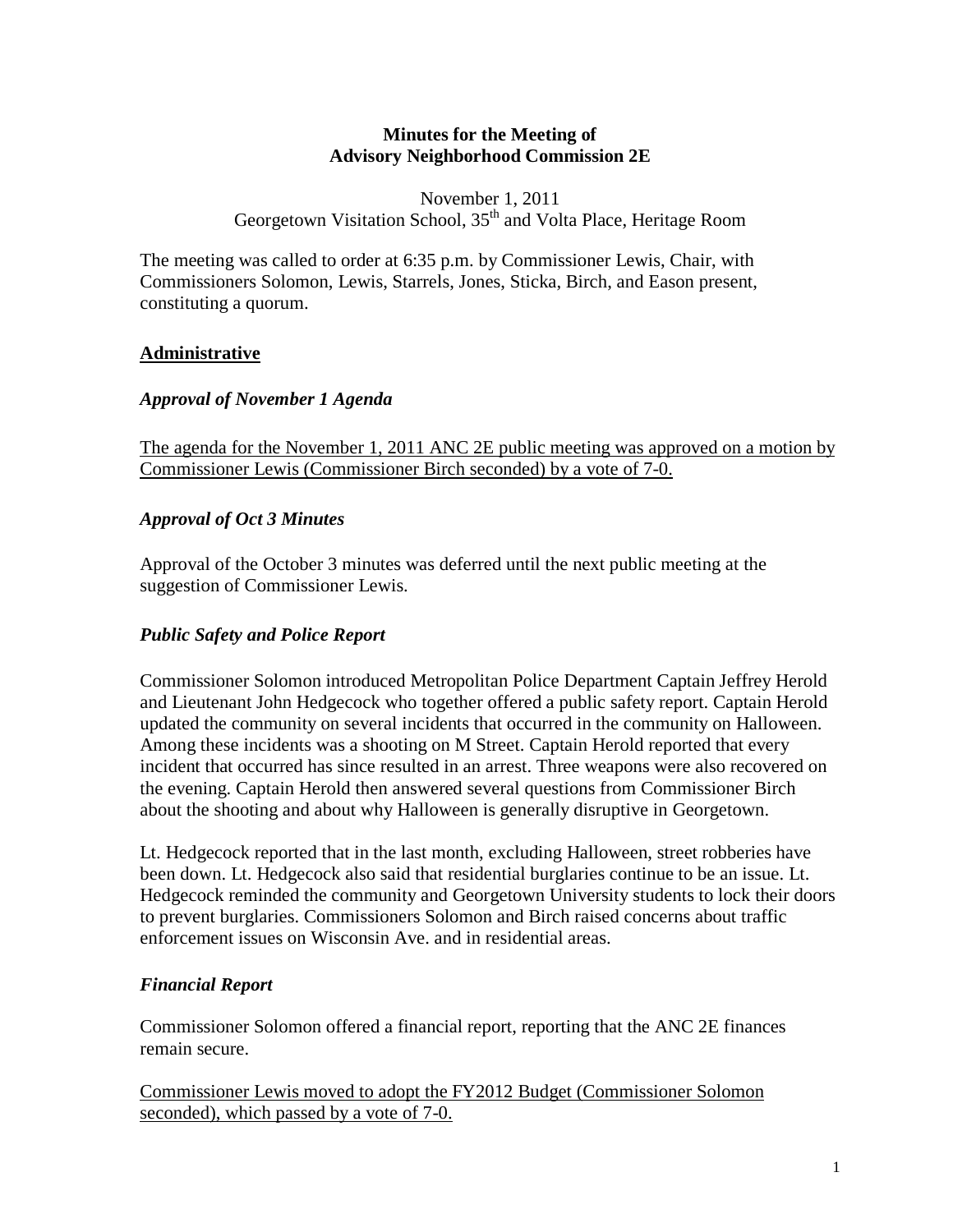## *Transportation Report*

Commissioner Starrels reported that District Department of Transportation has completed a project to make Thomas Jefferson Street two-way north of K Street.

Commissioner Solomon reported that citywide there have been problems with cooper being stolen from construction sites. Commissioner Solomon encouraged residents to report these issues if they see them, especially around the  $\overline{O} \& P$  Street rehabilitation zone.

Commissioner Solomon also reported that the O & P Streets rehabilitation project remains on time and on budget. He said that he was optimistic that parking issues would be resolved by Christmastime. Commissioner Solomon also reported that during Thanksgiving, Christmas, and New Years construction will be postponed.

## *Public Works*

Commissioner Jones reported that the Department of Public Works is planning to reinstate sweep inspectors. Commissioner Jones said that major problems remain with individuals not following the trash rules. Finally, Commissioner Jones said that DPW is working with the Office of Planning and the Department of Environment for the Mayor's Sustainable DC initiative. Part of the DPW effort is to improve Washington DC's recycling rate and the fuel efficiency of vehicles in the city's fleet.

### **Community Comment**

Vince Cohen, the Principal Assistant United States Attorney for the District of Columbia spoke, about the type of work that the US Attorney's Office does in Washington DC. He spoke about the rationale behind instituting the Community Prosecutor system in DC and introduced Trena Carrington, the Second District Community Prosecutor. Ms. Carrington introduced herself and spoke about the initiatives that her office has been working on in the community.

United States Attorney for the District of Columbia Ronald Machen then spoke about his belief in the importance of community involvement in cases before the US Attorney. Commissioner Solomon asked Mr. Machen about the process that goes into resolving burglaries cases.

Commissioner Lewis opened community comment by a follow-up on last month's visit from Mayor Gray. Since that meeting, Mayor Gray has, at the prompting of a representative from the Friends of Volta Park present at the last meeting, committed to working with the Friends of Volta Park to fund the resurfacing of the tot lot area of the park.

Commissioner Lewis also discussed the sale of West Power Plant at K Street and 29<sup>th</sup> Street to GSA. According to Commissioner Starrels, GSA has yet to decide on what process will be used to move the property from their possession. Commissioner Starrels said that a number of options are possible for the property. Commissioner Lewis said that GSA will likely be presenting at a future meeting about this project.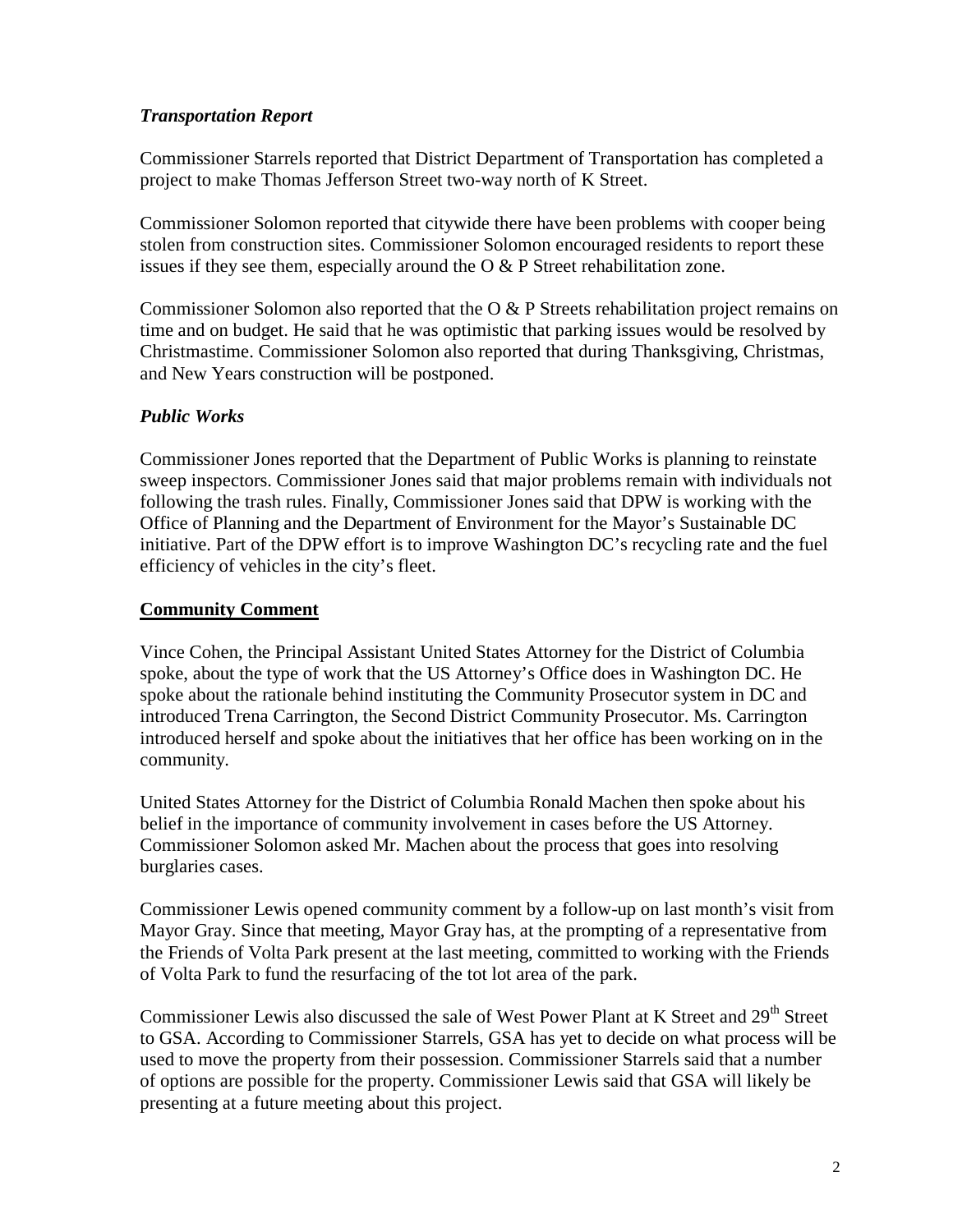Commissioner Eason spoke about community interest in the possible expansion of the 7- Eleven on P Street. A representative from 7-Eleven spoke about their current plan to add an additional entrance to the store. Residents from the surrounding area voiced their strong opposition to this addition. Commissioner Eason concluded the discussion by encouraging both sides to continue having a dialogue on the issue.

## **New Business**

## **Lawyers Have Heart 10K, American Heart Association**

A representative from the Lawyers Have Heart 10K spoke about the walk they are proposing for June 9, 2012. Commissioner Lewis prompted the representative to clarify that the proposed times and road closures are the same that they have been in the past. Commissioner Starrels made the following motion (Commissioner Birch seconded), which passed 6-0:

ANC 2E endorses the American Heart Association's Lawyers Have Heart 10K Run and Fun Walk to be held on June 9, 2012. We would appreciate the race planners considering not having music at the start of the race.

### **Circulator stop changes around M Street and Wisconsin Ave.**

Commissioner Starrels reported that he and Councilmember Evans had received several constituent emails about the cancellation of certain Circulator stops. A community member spoke on behalf of a number of neighbors on the negative impacts that these changes have had on the residents of Cecil Place and the Paper Mill residences.

After discussion with residents, Commissioner Starrels made the following motion (Commissioner Lewis seconded), which passed 7-0:

ANC 2E requests that the Circulator stop on M Street, NW located mid-block between Wisconsin Ave, NW and  $31<sup>st</sup>$  Street, NW on the eastbound route be reinstated. ANC 2E also requests that the stops on P Street, NW for the northbound and southbound buses be reinstated. We appreciate the Circulator service and how popular it is for the residents of ANC 2E. We thank you for your prompt attention to this matter.

### **Proposed legislation providing for periodic notification to property owners in historic districts**

Commissioner Birch and Ruth Werner from Councilmember Jack Evans' office spoke about legislation that the City Council is currently considering. If the legislation is enacted, the city will send residents a periodic notification that they live in a historic district.

# **Zoning**

**1045 Wisconsin Avenue, NW, Application No. 18285**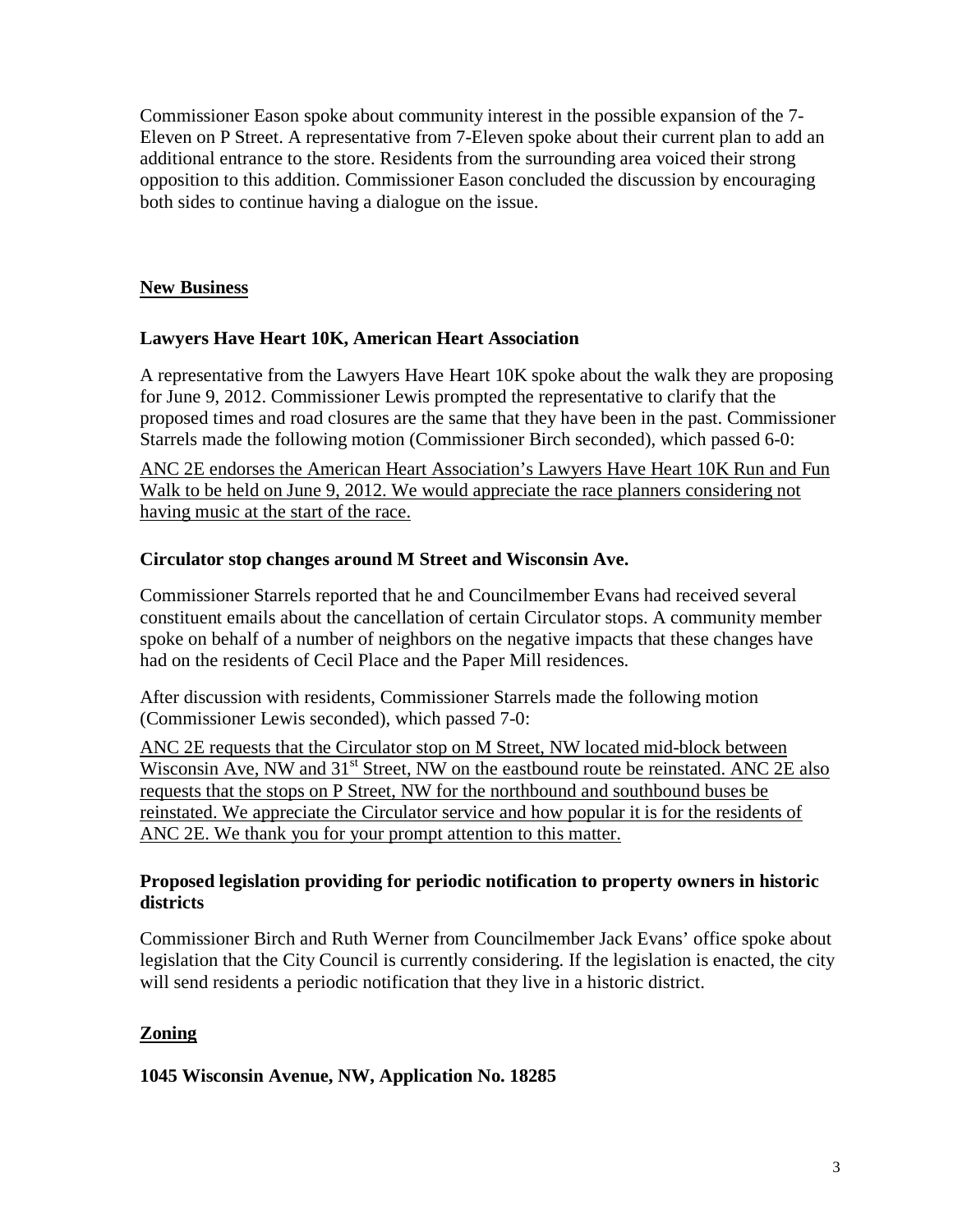A representative from the property spoke about their application for variance from the requirements of addition to a non-conforming structure, building height, floor area ratio, lot occupancy, and rear yard set back.

After discussion, Commissioner Starrels made the following motion (Commissioner Birch seconded), which passed 7-0:

Given the careful review this Commission has given to the design of this project and the interest that the community has in gaining useful and attractive development at this unusual location, along with the unique constraints of this site given the existing and continuing use of the site, ANC 2E has no objection to application for variance from the requirements of addition to non-conforming structure, building height, floor area ratio, lot occupancy, and rear yard set back.

# **3127 P Street, NW, BZA Application No. 18288**

A representative from the property spoke about their application for a special exception to allow an addition to an existing one-family semi-detached dwelling not meeting the lot dimensions, lot occupancy, side yard, and non-conforming structure requirements.

After discussion, Commissioner Birch made the following motion (Commissioner Birch seconded), which passed 7-0:

In view of the constraints of this project's site as a semi-detached dwelling at the end of a row and the reviews conducted by ANC 2E at previous meetings arriving at a design with little to no averse impact on views and in view of the support of the neighbor to the west that could have their view impacted, ANC 2E has no objection to Application No. 18288 at 3127 P Street, NW for a special exception regarding issues of lot coverage and non-conforming side yard.

# **ABC**

### **3236 Prospect Street, NW, License No ABRA-087240**

A representative from the property spoke about their application for a liquor license.

After discussion, Commissioner Starrels made the following motion (Commissioner Birch seconded), which passed 7-0:

ANC 2E protests the proposed license 3236 Prospect Street, NW, License No ABRA-087240. We are protesting due to concern over peace, order, and quiet. We are concerned with the hours, the noise, and the summer garden.

# **Old Georgetown Board**

Commissioner Lewis rescued himself from the consideration and vote of all of the following items relating to the Old Georgetown Board on the ANC 2E agenda for this meeting. Commissioner Birch chaired the meeting for consideration of the following OGB-related matters.

### *Regular Calendar*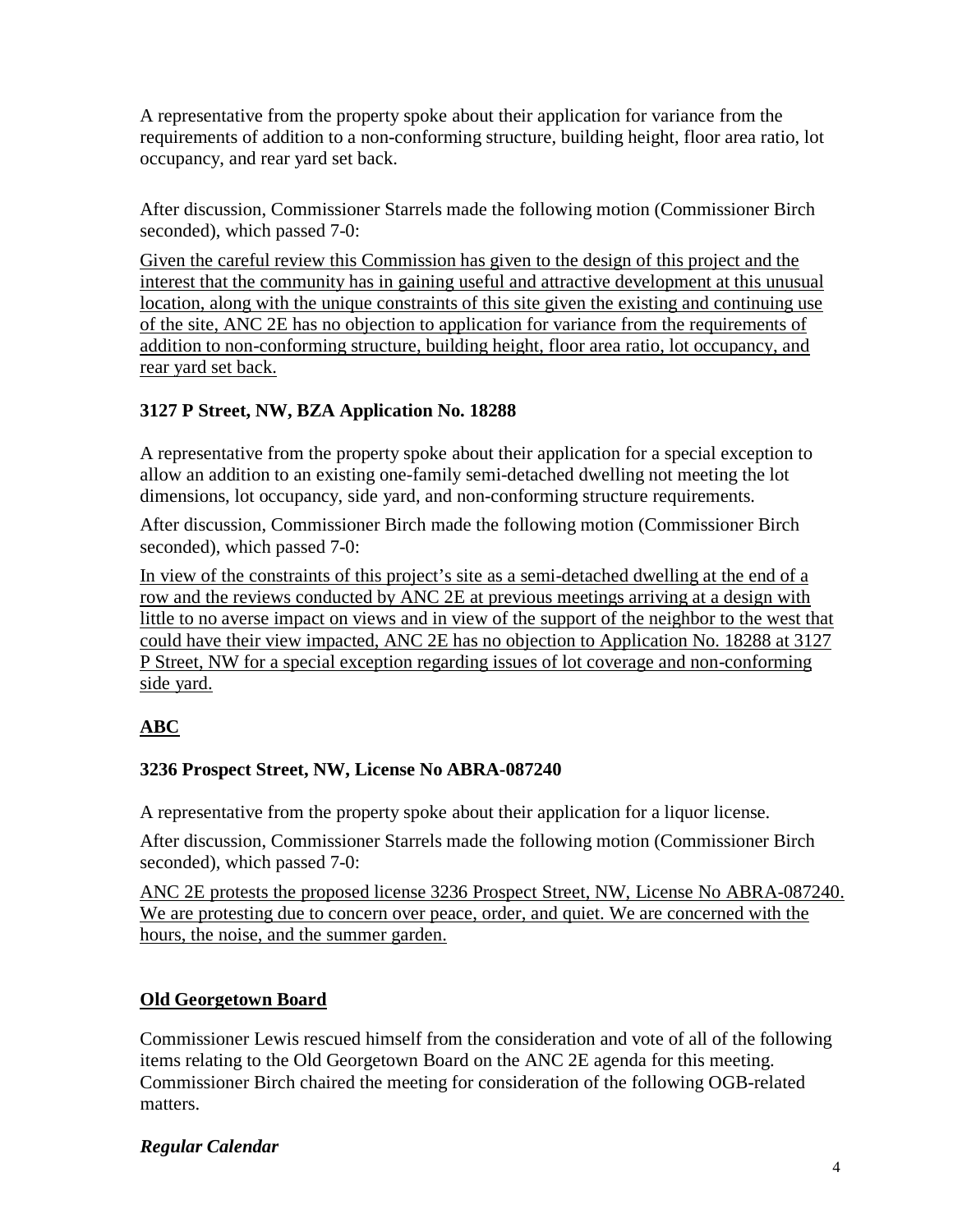#### **Large-Scale and Public Projects**

#### **With regard to 1215 31st Street, NW, OG 11-022 (HPA 12-022):**

A representative from the project proposed at the Georgetown Post Office site spoke about recent changes made to the plan. Due to historical preservation concerns, the developer is now proposing a basement office building under existing structures.

After discussion between Commissioners and the representative, Commissioner Birch proposed the following motion (Commissioner Jones seconded), which passed 6-0:

ANC 2E has no objection to the design proposed at the Old Georgetown Post Office at 31<sup>st</sup> Street, NW.

# **With regard to 1623 28th Street, NW, OG 12-005 (HPA 12-005):**

A representative from the project spoke about their plans to add a new garage structure to the Evermay site.

After discussion between Commissioners and the representative, Commissioner Birch proposed the following motion (Commissioner Jones seconded), which passed 7-0:

ANC 2E has no objection to the concept of a garage structure at  $1628\ 28^{th}$  Street, NW as proposed.

### **Private Projects**

#### **With regard to 3249 M Street, NW, OG 11-251 (HPA 11-431):**

A representative from the property spoke about their proposal to restore the property's façade and add a 2-story rear addition with basement. The representative spoke about the changes made to the proposal since ANC 2E last reviewed this project.

After discussion by neighbors and the representative, Commissioner Starrels made the following motion (Commissioner Birch seconded), which passed by a vote of 6-0:

ANC 2E appreciates the evolution of this project. The restoration of the façade and the treatment of the entrance and cornice are important features to the project. We would like the Old Georgetown Board to pay attention to the design elements and materials to be used for that area of the restoration. ANC 2E does not have any strong objections to the addition but we do question the proposed addition of a sliding gate. ANC 2E appreciates the Old Georgetown Board paying attention to the historical significance of this building on M Street.

**With regard to 3423 M Street, NW, OG 12-008 (HPA 12-008):**